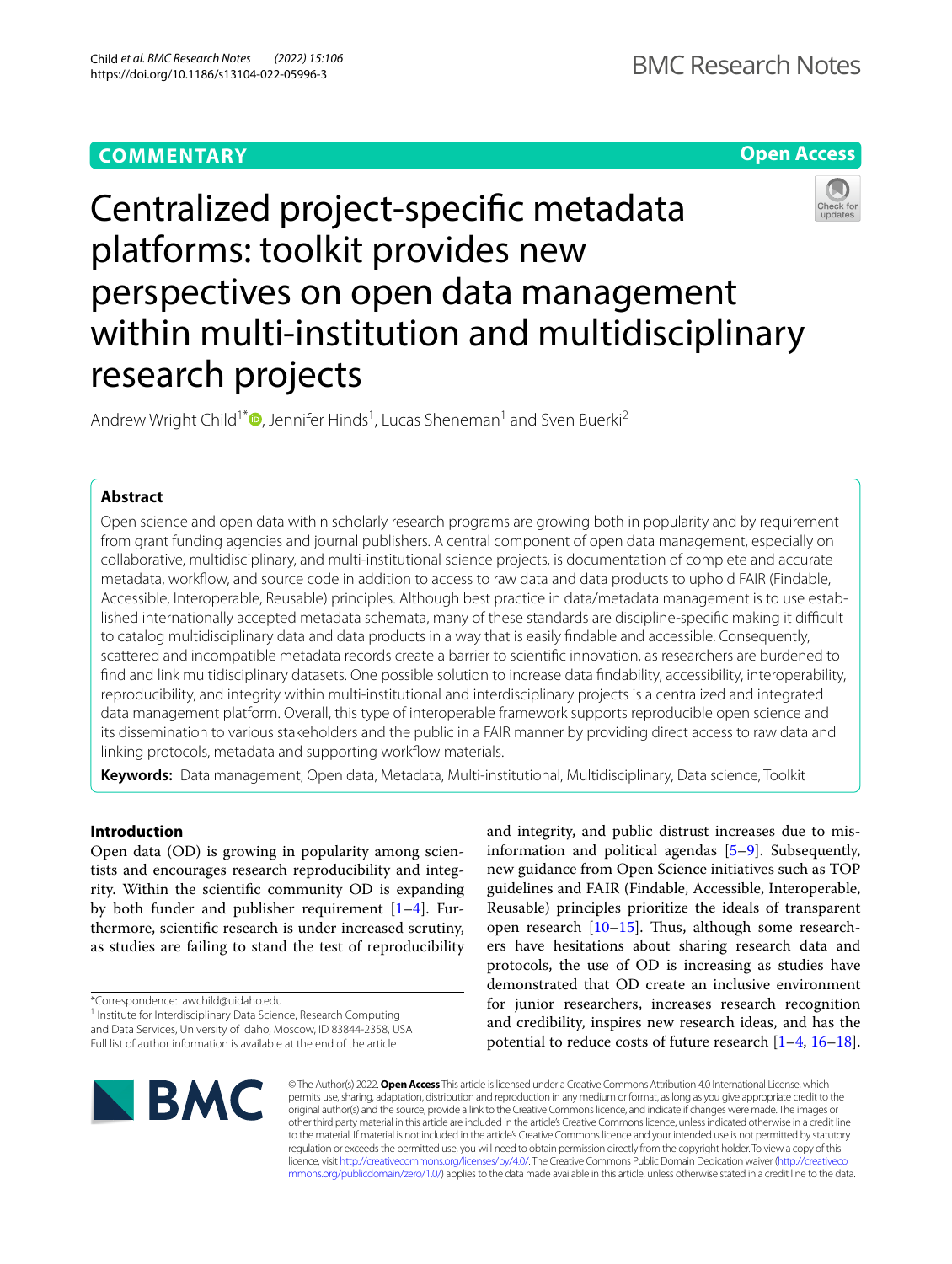Furthermore, open access (OA) to raw and processed data as well as source code and sufficient documentation of research protocols promotes FAIR principles and maximizes reproducibility [[8,](#page-4-8) [19\]](#page-4-9).

A critical component of OD and open science is the documentation of complete and accurate metadata, workflow, and code which all increase likelihood of reproducible and replicable results. However with the massive scope and seemingly endless choices of metadata schemes, it can be challenging to determine which metadata scheme is "best" or even preferred to record, store, reference and share metadata and workflow associated with published OD products [\[20](#page-4-10)]. It is a best practice in data/metadata management to use established and internationally accepted metadata formats (e.g., DDI, ISO 19115, ABCD, Darwin Core, EML, dbEST). Although standardized metadata schemata provide uniform metadata collection formats, they frequently are designed for a single discipline, and adaptations for multidisciplinary collaborations, although possible, can create obstacles for researchers with limited metadata training.

Some researchers have endeavored to increase open science by funding the publication of OA peer-reviewed manuscripts, and have supported FAIR principles by also providing OA to raw data, protocols, project workflow and code using less formalized metadata formats (e.g., integrated workflow utilizing the R Markdown language coupled with GitHub)  $[21–24]$  $[21–24]$  $[21–24]$  $[21–24]$ . Documenting metadata and project workflow with these newer flexible formats provides the ability to document multidisciplinary research and package project metadata within a less formalized structure. However, this approach lacks an expressive metadata format that promotes fndability and reusability, and the resources to consistently and accurately catalog OD products because they do not utilize standardized metadata schema. Thus, the process to accurately document and catalog metadata within multidisciplinary collaborative research projects such as largescale research awards (e.g., NSF EPSCoR, NSF LTER, USDA NIFA, NIH, etc.,) can be complicated.

For example, consider multidisciplinary research aimed to tackle pressing research related to assessing the efect of climate change on natural habitats/ecosystems (such as the GEM3 project discussed in this paper). Such integrated research requires implementing frameworks to support data sharing, integration, and transparency to foster innovative solutions to complex problems [[25](#page-5-2), [26](#page-5-3)]. Pioneering research initiatives or toolkits that strive to bridge cross-institutional and multidisciplinary research collaborations can aid researchers as they address complex environmental and societal issues by providing platforms to integrate high-impact transparent research that can be shared FAIRly and publicly.

We suggest and demonstrate that one solution to increase data FAIRness and elevate research integrity within multi-institutional and multidisciplinary research projects is a centralized, customized, and project-specifc data management platform built using interoperable components.

### **Main text**

As part of a fve-year NSF EPSCoR Track 1 grant (OIA-1757324) aimed at discovering fundamental knowledge of genetic mechanisms that can predict how organisms adapt to changing environments and thus inform evidence-based management of natural resources, we developed an interactive data/metadata platform where researchers can provide OA to metadata, raw data, and data products with research collaborators, externally affiliated organizations, and the public. The GEM3 project focuses on two keystone species (i.e., Big Mountain Sagebrush and Redband Trout) of the US Intermountain West ecosystems that are pivotal to regional socio-ecological systems. This project applies a multidisciplinary approach to unravel the mechanisms underpinning adaptive capacity of populations to ultimately model and predict ecosystem trajectories in the face of climate change and regional population growth. The project combines multidisciplinary research strengths in bioinformatics, complex modeling, ecology, fsheries science, genomics, geospatial science, remote sensing, and social-ecological systems science to contribute to one of the most compelling and contemporary national challenges of our time – understanding the *Rules of Life* [\[27,](#page-5-4) [28\]](#page-5-5). In addition to promoting FAIR principles, the project also embarks on a transformative approach at answering complex questions by integrating the strengths of multidisciplinary research teams to address complex environmental and societal issues [\[29](#page-5-6)]. To facilitate data and metadata sharing across the diversity of disciplines represented in the project, we developed a centralized research dashboard [\(https://](https://www.idahogem3.org/data-dashboard) [www.idahogem3.org/data-dashboard](https://www.idahogem3.org/data-dashboard)).

The dashboard is a web-based toolkit providing an interconnected inclusive environment acknowledging the specifc needs of each discipline yet establishing a unifed structure and ontology connecting each discipline within the project (e.g., project-wide controlled vocabulary, data/metadata standardization initiatives). Due to the complex relationships and breadth of metadata that naturally exist within multidisciplinary and multi-institutional research projects, design of the dashboard required guidance from an inclusive working group comprised of data managers, webdevelopers, and selected representatives from all participating Idaho research universities (i.e., Boise State University, Idaho State University, University of Idaho)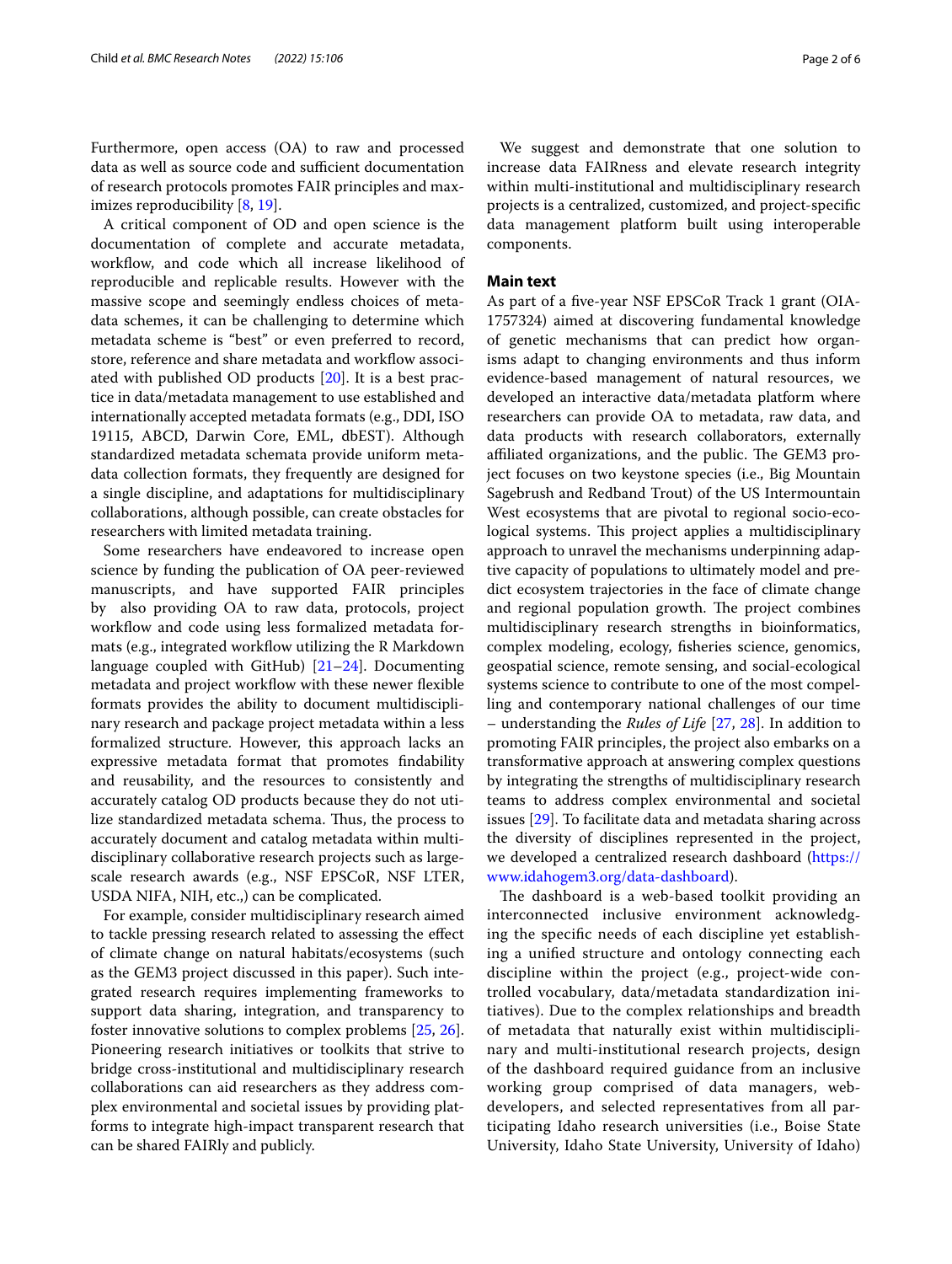chosen to represent the diversity of GEM3-specifc components and research fields. The group also serves as a conduit to promote usage of the toolkit and provide feedback from researchers to improve, expand and maintain capabilities. This ensures that there is a clear link between the technical implementation team and researchers to ensure long-term usage and functionality.

Centralized web-based research dashboards can be constructed using open-source software and packages (e.g., Drupal, WordPress, Python/Flask, etc.,), as were the tools described in this paper (i.e., Drupal). Regardless of the software/platform of choice, we propose that data/metadata from multidisciplinary collaborative projects can be cataloged using discovery-level metadata, while a modular, interoperable design provides the ability to link, attach, and export standardized disciplinespecific metadata. This design decreases user confusion from solely using jargon-heavy and discipline-specifc metadata forms and improves searchability across multiple disciplines during data/metadata queries by unifying discovery-level metadata felds across all project disciplines. Additionally, the design allows best practices in data/metadata management to persist within records (e.g., controlled vocabularies, attachment standardized

metadata schemes, standardized date formats, version control) [[30\]](#page-5-7).

The centralized dashboard platform described in this paper contains three main components: (1) an interactive map, (2) protocol library, and (3) metadata editor/catalog; and the inclusion of a project-specifc unoccupied aerial systems (UAS) fight log editor/catalog module (Fig. [1](#page-2-0)).

#### **Interactive map**

In addition to storing site and project-specifc metadata for active and legacy research sites, the Interactive Map [\(https://www.idahogem3.org/data-map](https://www.idahogem3.org/data-map)) links people, metadata, OD, research protocols and UAS fight missions to both research sites and externally afliated organizations on a publicly searchable spatial platform. The map contains features to query site/project metadata based on keywords, research interests, project components, data collected, and whether the research is transdisciplinary [\[31](#page-5-8)]. Additionally, it allows users to compare the spatial proximity of cross-disciplinary sites, overlay the boundaries of social-ecological and UAS study areas in relationship to feld sites, visualize the historic extent of organisms of interest, and envision relationships between research lands and the territories of indigenous peoples that originally inhabited areas of interest [\[32](#page-5-9)]. The interactive map is a publicly accessible and practical

<span id="page-2-0"></span>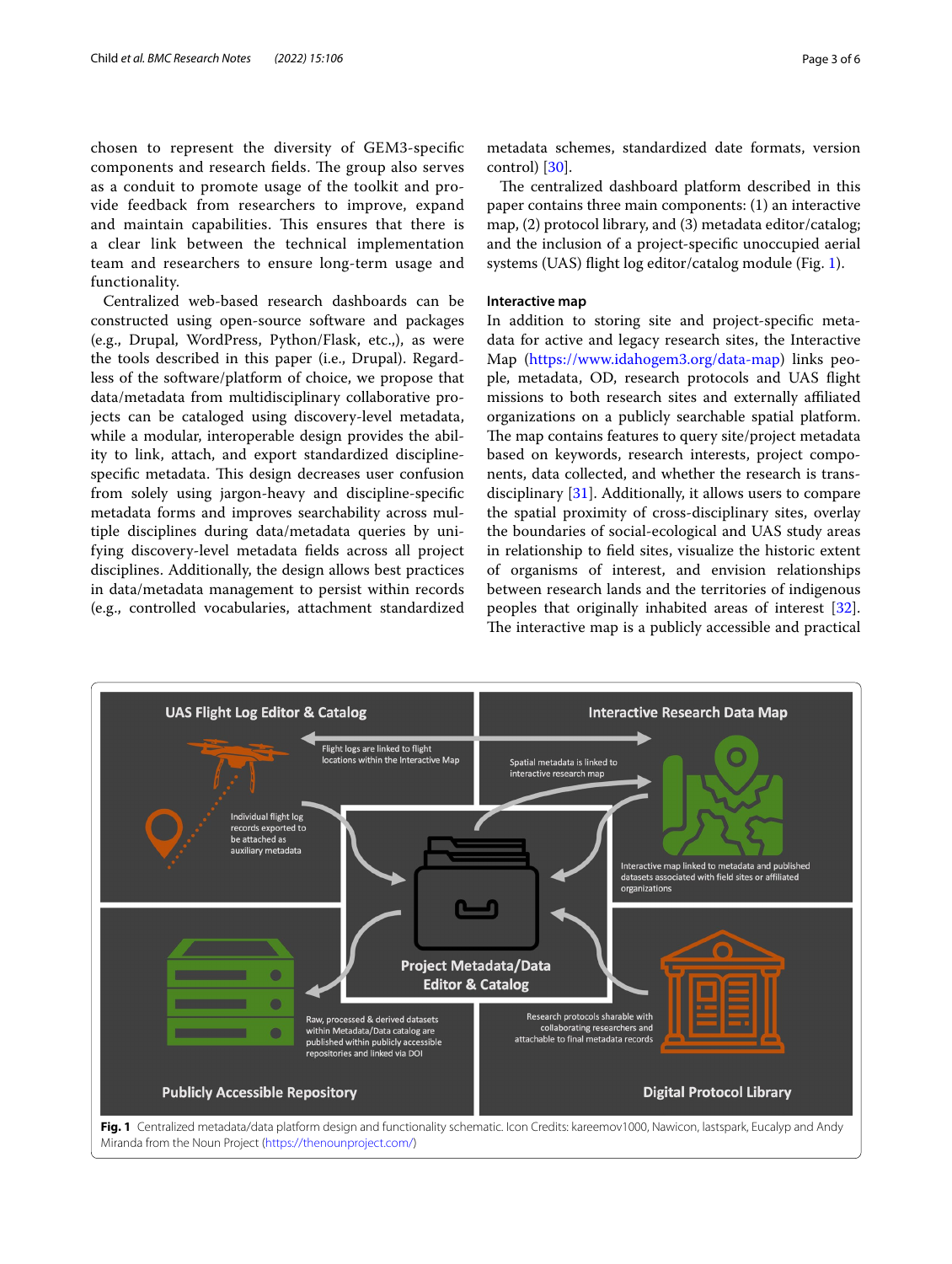visual tool designed to foster collaborations, provide links to OD, link spatial metadata with data records and UAS fight logs and identify possible gaps in collected data (Fig. [1\)](#page-2-0).

#### **Protocol library**

The protocol library ([https://www.idahogem3.org/](https://www.idahogem3.org/protocols) [protocols](https://www.idahogem3.org/protocols)) was designed to provide capabilities to share and update research and data acquisition protocols in an online environment that was protected from public access and provided version control documentation. The library restricts public permission to either submit protocols or access protocol fles, until they are attached and publicly released with a published OD record (Fig. [1](#page-2-0)). This ensures that researchers can freely share emerging research protocols across multi-institutional or multidisciplinary collaboration agreements and eventually authorize public visibility of these protocols within metadata records, while also protecting against early unauthorized release.

#### **Metadata/data editor and catalog**

The metadata editor webform follows a modular design approach, which requires researchers to submit common discovery metadata (e.g., title, authors/creators, spatiotemporal extents, keywords, OECD subject/discipline, funding, DOI), while also allowing attachment of embedded or associated discipline-specifc standardized metadata fles based on user selections within the webform [[30\]](#page-5-7). Additionally, the metadata webform is crosslinked to the interactive data map, so records can be spatially searched based on the location of data acquisition; and crosslinked with the protocol library to allow the attachment of research protocols to fnal metadata records. Although permission to access the metadata editor is restricted to project participants, all metadata records and associated OD within those records are publicly searchable within a metadata/data catalog.

The metadata/data catalog ([https://www.idahogem3.](https://www.idahogem3.org/metadata-catalog) [org/metadata-catalog](https://www.idahogem3.org/metadata-catalog)) provides OA to metadata and data records, and faceted search options to query records based on keywords, authors, OECD discipline/subject, project component, year completed, data availability, and externally affiliated organizations  $[33]$  $[33]$ . The catalog has the capabilities to link metadata with published datasets using DOIs issued from popular OD repositories (e.g., Dryad, NCBI, Figshare, Harvard Dataverse, Open Science Framework, Zenodo). Additionally, it can link records to customized workflow that may include protocols, code, scripts, and/or data stored in less popular sources (e.g., institutional repositories, personal GitHub repositories) and other related content (e.g., peer reviewed scholarly publications, related datasets, websites) by URL or DOI. Due to the dynamic nature of fles stored within GitHub repositories, it is imperative that catalog records point to static releases of content versions used within a specifc study [[34\]](#page-5-11). Furthermore, submission of static releases of datasets to persistent OD repositories (e.g., Zenodo, Dryad, Figshare, institutional repositories) is recommended over storing these records within personal GitHub repositories. The metadata/data catalog is a publicly accessible central catalog designed to encourage fndability and accessibility of all data records regardless of discipline and connect published OD from multiple repositories with essential metadata, workflow, and code to encourage interoperability and reproducibility during reuse (Fig. [1](#page-2-0)).

### **UAS fight log editor and catalog**

The UAS flight log editor and catalog [\(https://www.idaho](https://www.idahogem3.org/uas-flight-logger-search) [gem3.org/uas-fight-logger-search\)](https://www.idahogem3.org/uas-flight-logger-search) are not an essential component of the centralized metadata/data platform, but it demonstrates how project-specifc tools can be designed within these frameworks to create, catalog, and link customized auxiliary metadata with OD records. Like previously discussed tools, public access to the fight log editor is restricted, and only authorized participants can submit flight records. These records are automatically linked to locations on the interactive map, and once fnalized, can be exported for attachment as auxiliary metadata within an OD record. The UAS flight log catalog is accessible to the public; however, access to data fles and fight details are restricted, and only selected metadata felds are visible (i.e., mission datetime, mission location, drone and sensor selections, sensor bands recorded, and principal investigator contact information) until the data creators release fight details within OD records. The UAS flight log editor and catalog are an example of a specialized auxiliary metadata collection module that can feed discipline-specifc metadata into fnal OD records upon publication, while also providing storage and sharing capabilities for project collaborations (Fig. [1\)](#page-2-0).

#### **Outlook**

In addition to fostering research integrity, transparency, and reproducibility by abiding FAIR principles, our unique centralized metadata platform attempts to bridge the gap of discipline specifc research silos by providing OA to metadata, protocols, and associated OD and OD products within an integrated and searchable projectspecifc platform. For example, the sagebrush biome is one of the most imperiled ecosystems of North America, with more than 350 plant and animal species of conservation concern within its bounds and occupying less than 55% of its original extent [[35\]](#page-5-12). Researchers from multiple disciplines (e.g., genetics/genomics, botany, ecology,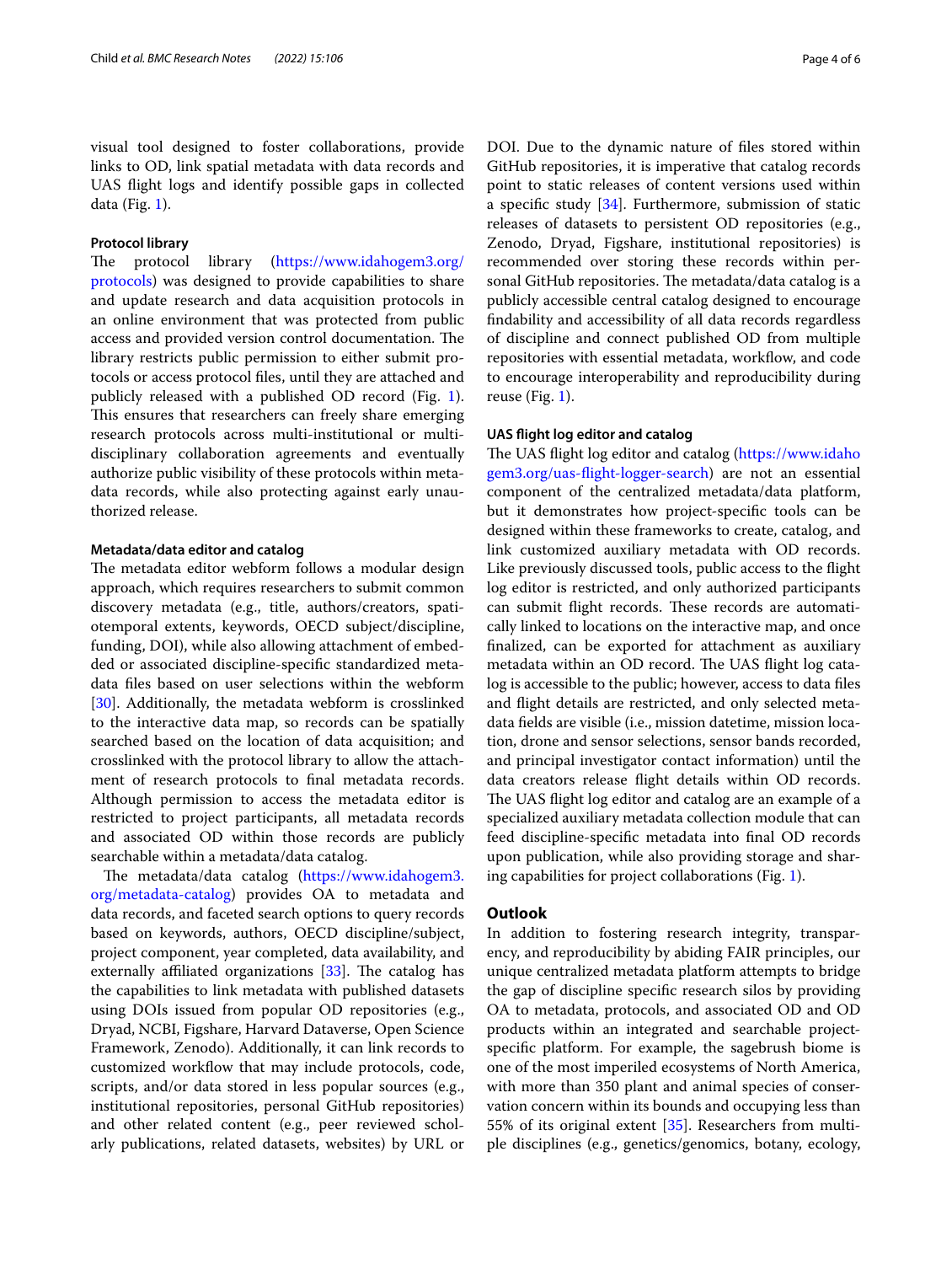climatology, geography, sociology), scales (e.g., gene, species, subspecies, community, ecotone, ecosystem, landscape), and institutions (e.g., research universities, PUIs, government agencies, Tribal governments, NGOs) are all investigating possible mechanisms and solutions to help conserve this delicate ecosystem while accounting for population growth. Therefore, this type of centralized metadata/data platform could become a multidisciplinary reference implementation for researchers working within the sagebrush biome or other equally complex multidisciplinary environments. Overall, this type of interoperable framework supports reproducible Open Science and its dissemination to various stakeholders and the public in a FAIR manner by providing OA to raw data while also providing access to protocols, metadata and supporting workflow materials.

#### **Abbreviations**

ABCD: Access to biological collection data; dbEST: Expressed sequence tag database; DDI: Data documentation initiative; DOI: Digital object identifer; EML: Ecological metadata language; EPSCoR: Established program to stimulate competitive research; GEM3: Genes to environment: modeling, mechanisms and mapping; LTER: Long-term ecological research; NCBI: National center for biotechnology information; NGO: Non-governmental organizations; NIFA: National Institute of Food and Agriculture; NIH: National Institute of Health; NSF: United States National Science Foundations; OD: Open data; OA: Open access; OECD: Organization for Economic Co-operation and Development; PUI: Primarily undergraduate institution; TOP: Transparency and openness promotion; UAS: Unoccupied aerial systems; URL: Uniform resource locators; USDA: United States Department of Agriculture.

#### **Acknowledgements**

The authors acknowledge the support from members of the GEM3 team including the Data Management Working Group (Travis Seaborn, Kitty Griswold, Andrii Zaiats, Trevor Caughlin, Di Wu, Donna Delparte, Sue Parsons, Morey Burnham, Georgia Hart-Fredeluces, Denise Pfeifer), UAS pilots (Anna Roser, Peter Olsoy), and the Idaho EPSCoR administrative team (Andy Kliskey, Rick Schumaker, Sarah Penny), as well as members of the research community for providing feedback during the dashboard design and build process. We also acknowledge the support from both NSF and the Idaho EPSCoR programs to produce the research dashboard under Award Number: OIA-1757324.

#### **Authors' contributions**

AC, JH, LS—Dashboard conceptualization; AC, JH—Dashboard design/build; AC, JH, LS, SB—Dashboard data management working group members; AC, LS, SB—Manuscript conceptualization; AC, JH, LS, SB—Manuscript development. All authors read and approved the fnal manuscript.

#### **Funding**

This manuscript and the development of the research dashboard discussed within were made possible by funding from the NSF Idaho EPSCoR Program, Award Number: OIA-1757324.

#### **Availability of data and materials**

Data sharing is not applicable to this article as no datasets were generated or analyzed during the current study. Access to the tools described in the paper are publicly accessible at [https://www.idahogem3.org/data-dashboard.](https://www.idahogem3.org/data-dashboard)

#### **Declarations**

**Ethics approval and consent to participate**

Not applicable.

#### **Consent for publication**

Not applicable.

#### **Competing interests**

The authors declare that they have no competing interests.

#### **Author details**

<sup>1</sup> Institute for Interdisciplinary Data Science, Research Computing and Data Services, University of Idaho, Moscow, ID 83844-2358, USA. <sup>2</sup> Department of Biological Sciences, Boise State University, Boise, ID 83725-1515, USA.

Received: 2 December 2021 Accepted: 8 March 2022

#### **References**

- <span id="page-4-0"></span>1. Gewin V. Data sharing: an open mind on open data. Nature. 2016;529:117–9.
- 2. On data availability, reproducibility and reuse. Nat Cell Biol. 2017;19:259–259.
- 3. Burgelman J-C, Pascu C, Szkuta K, Von Schomberg R, Karalopoulos A, Repanas K, et al. Open science, open data, and open scholarship: European policies to make science ft for the twenty-frst century. Front Big Data. 2019. [https://doi.org/10.3389/fdata.2019.00043.](https://doi.org/10.3389/fdata.2019.00043)
- <span id="page-4-1"></span>4. McKiernan EC, Bourne PE, Brown CT, Buck S, Kenall A, Lin J, et al. How open science helps researchers succeed. eLife. 2016;5:e16800.
- <span id="page-4-2"></span>5. What a massive database of retracted papers reveals about science publishing's 'death penalty'. [https://www.science.org/content/article/](https://www.science.org/content/article/what-massive-database-retracted-papers-reveals-about-science-publishing-s-death-penalty) [what-massive-database-retracted-papers-reveals-about-science-publi](https://www.science.org/content/article/what-massive-database-retracted-papers-reveals-about-science-publishing-s-death-penalty) [shing-s-death-penalty.](https://www.science.org/content/article/what-massive-database-retracted-papers-reveals-about-science-publishing-s-death-penalty) Accessed 3 Nov 2021.
- 6. van der Linden S, Leiserowitz A, Rosenthal S, Maibach E. Inoculating the public against misinformation about climate change. Global Chall. 2017;1:1600008.
- 7. Swire-Thompson B, Lazer D. Public health and online misinformation: challenges and recommendations. Annu Rev Public Health. 2020;41:433–51.
- <span id="page-4-8"></span>8. Miyakawa T. No raw data, no science: another possible source of the reproducibility crisis. Mol Brain. 2020;13:24.
- <span id="page-4-3"></span>9. Baker M. 1,500 scientists lift the lid on reproducibility. Nature. 2016;533:452–4.
- <span id="page-4-4"></span>10. Science C for O. TOP guidelines. [https://www.cos.io/initiatives/top-guide](https://www.cos.io/initiatives/top-guidelines) [lines](https://www.cos.io/initiatives/top-guidelines). Accessed 9 Nov 2021.
- 11. Mons B. Data stewardship for open science: implementing FAIR principles. Boca Raton: CRC Press; 2018.
- 12. FAIR Principles. GO FAIR.<https://www.go-fair.org/fair-principles/>. Accessed 10 Nov 2021.
- 13. Jacobsen A, de Miranda AR, Juty N, Batista D, Coles S, Cornet R, et al. FAIR principles: interpretations and implementation considerations. Data Intell. 2020;2:10–29.
- 14. Pommier C, Michotey C, Cornut G, Roumet P, Duchêne E, Flores R, et al. Applying FAIR principles to plant phenotypic data management in GnpIS. Plant Phenomics. 2019;2019:1–15.
- <span id="page-4-5"></span>15. Wilkinson MD, Dumontier M, Aalbersberg IJ, Appleton G, Axton M, Baak A, et al. The FAIR guiding principles for scientifc data management and stewardship. Sci Data. 2016;3:160018.
- <span id="page-4-6"></span>16. Piwowar HA. Foundational studies for measuring the impact, prevalence, and patterns of publicly sharing biomedical research data. 2010. [http://d](http://d-scholarship.pitt.edu/7204/)[scholarship.pitt.edu/7204/](http://d-scholarship.pitt.edu/7204/). Accessed 12 Oct 2021.
- 17. Milham MP, Craddock RC, Son JJ, Fleischmann M, Clucas J, Xu H, et al. Assessment of the impact of shared brain imaging data on the scientifc literature. Nat Commun. 2018;9:2818.
- <span id="page-4-7"></span>18. Figueiredo AS. Data sharing: convert challenges into opportunities. Front Public Health. 2017;5:327.
- <span id="page-4-9"></span>19. Forero DA, Curioso WH, Patrinos GP. The importance of adherence to international standards for depositing open data in public repositories. BMC Res Notes. 2021;14:405.
- <span id="page-4-10"></span>20. Greenberg J. Understanding metadata and metadata schemes. Cat Classif Q. 2005;40:17–36.